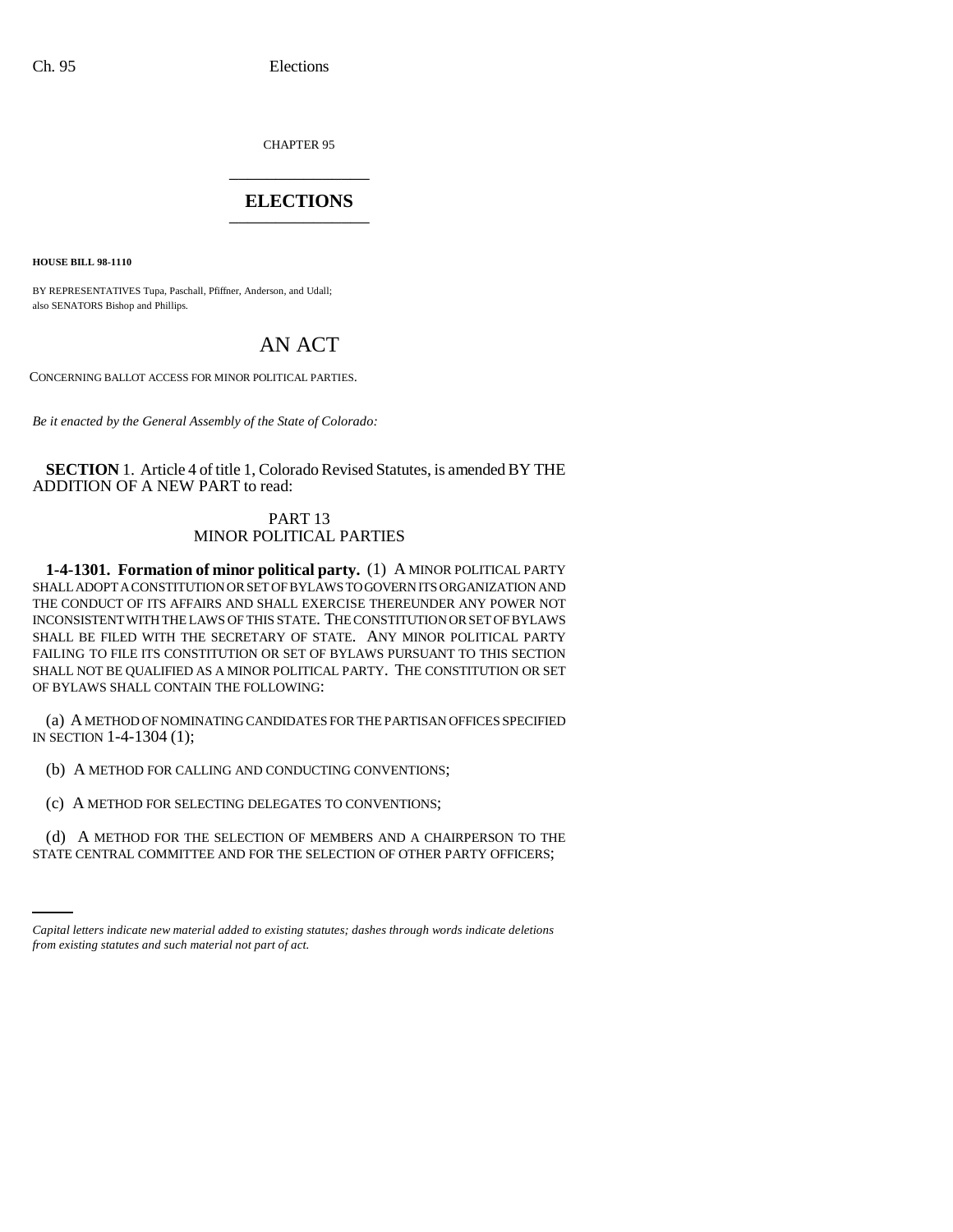(e) A METHOD FOR FILLING VACANCIES IN PARTY OFFICES;

(f) THE POWERS AND DUTIES OF PARTY OFFICERS;

(g) THE STRUCTURE OF THE STATE AND COUNTY PARTY ORGANIZATIONS, IF ANY;

(h) A STATEMENT THAT ANY MEETING TO ELECT PARTY OFFICERS, INCLUDING DELEGATES, SHALL BE HELD AT A PUBLIC PLACE AT THE TIME SPECIFIED BY THE PARTY CHAIRPERSON AND THAT THE TIME AND PLACE OF SUCH MEETING SHALL BE PUBLISHED ONCE, FIFTEEN DAYS PRIOR TO SUCH MEETING, IN A NEWSPAPER OF GENERAL CIRCULATION IN EACH COUNTY WHEREIN THE MEMBERS OF THE MINOR POLITICAL PARTY RESIDE;

(i) A STATEMENT THAT THE PARTY CHAIRPERSON OR HIS OR HER DESIGNEE SHALL BE THE PERSON WHO SHALL COMMUNICATE ON BEHALF OF THE MINOR POLITICAL PARTY; AND

(j) A METHOD FOR AMENDING THE CONSTITUTION OR SET OF BYLAWS.

(2) THE CHAIRPERSON OF THE PARTY SHALL FILE ANY AMENDMENTS TO THE CONSTITUTION OR SET OF BYLAWS WITH THE SECRETARY OF STATE WITHIN FIFTEEN DAYS AFTER THE AMENDMENTS ARE ADOPTED.

(3) THE NAME OF THE MINOR POLITICAL PARTY SHALL CONTAIN NO MORE THAN THREE WORDS IN ADDITION TO THE WORD "PARTY". THE NAME OF THE MINOR POLITICAL PARTY SHALL NOT USE, IN WHOLE OR IN PART, THE NAME OF ANY EXISTING POLITICAL PARTY.

**1-4-1302. Petition to allow minor political party to nominate candidates.** (1) A PETITION TO ALLOW A MINOR POLITICAL PARTY TO NOMINATE CANDIDATES ACCORDING TO ITS CONSTITUTION OR SET OF BYLAWS SHALL BE SIGNED BY AT LEAST TEN THOUSAND REGISTERED ELECTORS AND SHALL BE SUBMITTED TO THE SECRETARY OF STATE NO LATER THAN MAY 1 OF THE ELECTION YEAR FOR WHICH THE MINOR POLITICAL PARTY SEEKS TO QUALIFY.

(2) THE PETITION SHALL CONTAIN THE NAME OF THE MINOR POLITICAL PARTY, AND THE HEADING OF THE PETITION SHALL STATE THAT THE SIGNERS THEREOF DESIRE THAT THE MINOR POLITICAL PARTY BE ALLOWED TO NOMINATE CANDIDATES ACCORDING TO ITS CONSTITUTION OR SET OF BYLAWS.

(3) EACH REGISTERED ELECTOR SIGNING A PETITION PURSUANT TO THIS SECTION SHALL PRINT THE ELECTOR'S NAME AND ADDRESS, INCLUDING THE STREET AND NUMBER, IF ANY. THERE SHALL BE ATTACHED TO EACH PETITION AN AFFIDAVIT OF A REGISTERED ELECTOR WHO CIRCULATED THE PETITION STATING:

(a) THE ELECTOR'S ADDRESS;

(b) THAT THE ELECTOR IS A REGISTERED ELECTOR;

(c) THAT THE ELECTOR CIRCULATED THE PETITION;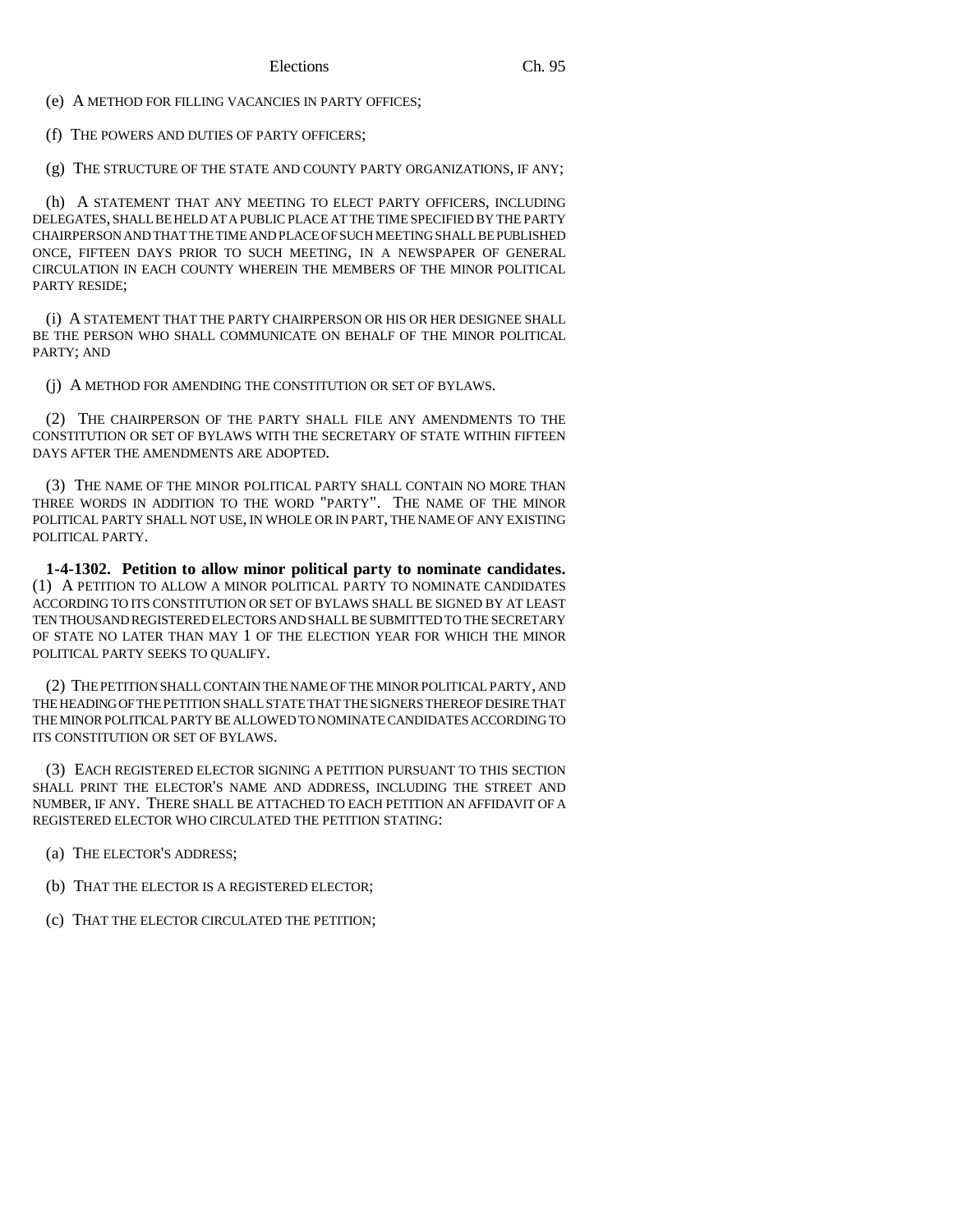(d) THAT EACH SIGNATURE ON THE PETITION WAS AFFIXED IN THE ELECTOR'S PRESENCE AND IS THE SIGNATURE OF THE PERSON WHOSE NAME IT PURPORTS TO BE; AND

(e) THAT TO THE BEST OF THE ELECTOR'S KNOWLEDGE AND BELIEF, EACH OF THE PERSONS SIGNING THE PETITION WAS A REGISTERED ELECTOR AT THE TIME OF SIGNING.

(4) (a) UPON FILING, THE SECRETARY OF STATE SHALL REVIEW ALL PETITION INFORMATION AND VERIFY THE INFORMATION AGAINST THE REGISTRATION RECORDS. THE SECRETARY OF STATE SHALL ESTABLISH GUIDELINES FOR VERIFYING PETITION ENTRIES.

(b) NOT MORE THAN TWENTY-ONE DAYS AFTER RECEIPT OF THE PETITION, THE SECRETARY OF STATE SHALL NOTIFY THE MINOR POLITICAL PARTY SEEKING TO QUALIFY OF THE NUMBER OF VALID SIGNATURES AND WHETHER THE PETITION APPEARS TO BE SUFFICIENT OR INSUFFICIENT.

(c) IN CASE A PETITION TO ALLOW A MINOR POLITICAL PARTY TO NOMINATE CANDIDATES IS NOT SUFFICIENT, IT MAY BE AMENDED ONCE AT ANY TIME PRIOR TO 3 P.M. ON THE SEVENTH DAY FOLLOWING THE NOTIFICATION OF INSUFFICIENCY. IF SUCH PETITION IS AMENDED PRIOR TO 3 P.M. ON THE SEVENTH DAY FOLLOWING THE NOTIFICATION OF INSUFFICIENCY, THE SECRETARY OF STATE SHALL NOTIFY THE MINOR POLITICAL PARTY OF WHETHER THE PETITION IS SUFFICIENT OR INSUFFICIENT NO LATER THAN THE FOURTEENTH DAY FOLLOWING THE NOTIFICATION OF INSUFFICIENCY.

(d) UPON DETERMINING THAT THE PETITION IS SUFFICIENT:

(I) THE SECRETARY OF STATE SHALL NOTIFY THE MINOR POLITICAL PARTY AND THE CLERK AND RECORDER OF EACH COUNTY THAT SUCH PARTY IS QUALIFIED TO NOMINATE MINOR POLITICAL PARTY CANDIDATES; AND

(II) ELIGIBLE ELECTORS SHALL BE ABLE TO REGISTER AS AFFILIATED WITH SUCH MINOR POLITICAL PARTY.

**1-4-1303. Qualifications to nominate by constitution or bylaws.** (1) SUBJECT TO THE PROVISIONS OF SUBSECTION (2) OF THIS SECTION, A MINOR POLITICAL PARTY MAY NOMINATE CANDIDATES ACCORDING TO THE PROVISIONS OF ITS CONSTITUTION OR SET OF BYLAWS IF THE PARTY SATISFIES THE REQUIREMENTS OF SECTION 1-4-1302 OR ANY ONE OF THE FOLLOWING CONDITIONS:

(a) ANY OF ITS CANDIDATES FOR ANY OFFICE VOTED ON STATEWIDE IN EITHER OF THE LAST TWO PRECEDING GENERAL ELECTIONS RECEIVED AT LEAST FIVE PERCENT OF THE TOTAL VOTES CAST FOR SUCH OFFICE;

(b) ONE THOUSAND OR MORE REGISTERED ELECTORS ARE AFFILIATED WITH THE MINOR POLITICAL PARTY PRIOR TO JULY 1 OF THE ELECTION YEAR FOR WHICH THE MINOR POLITICAL PARTY SEEKS TO NOMINATE CANDIDATES.

(2) A MINOR POLITICAL PARTY SHALL CONTINUE TO BE QUALIFIED AS A MINOR POLITICAL PARTY IF: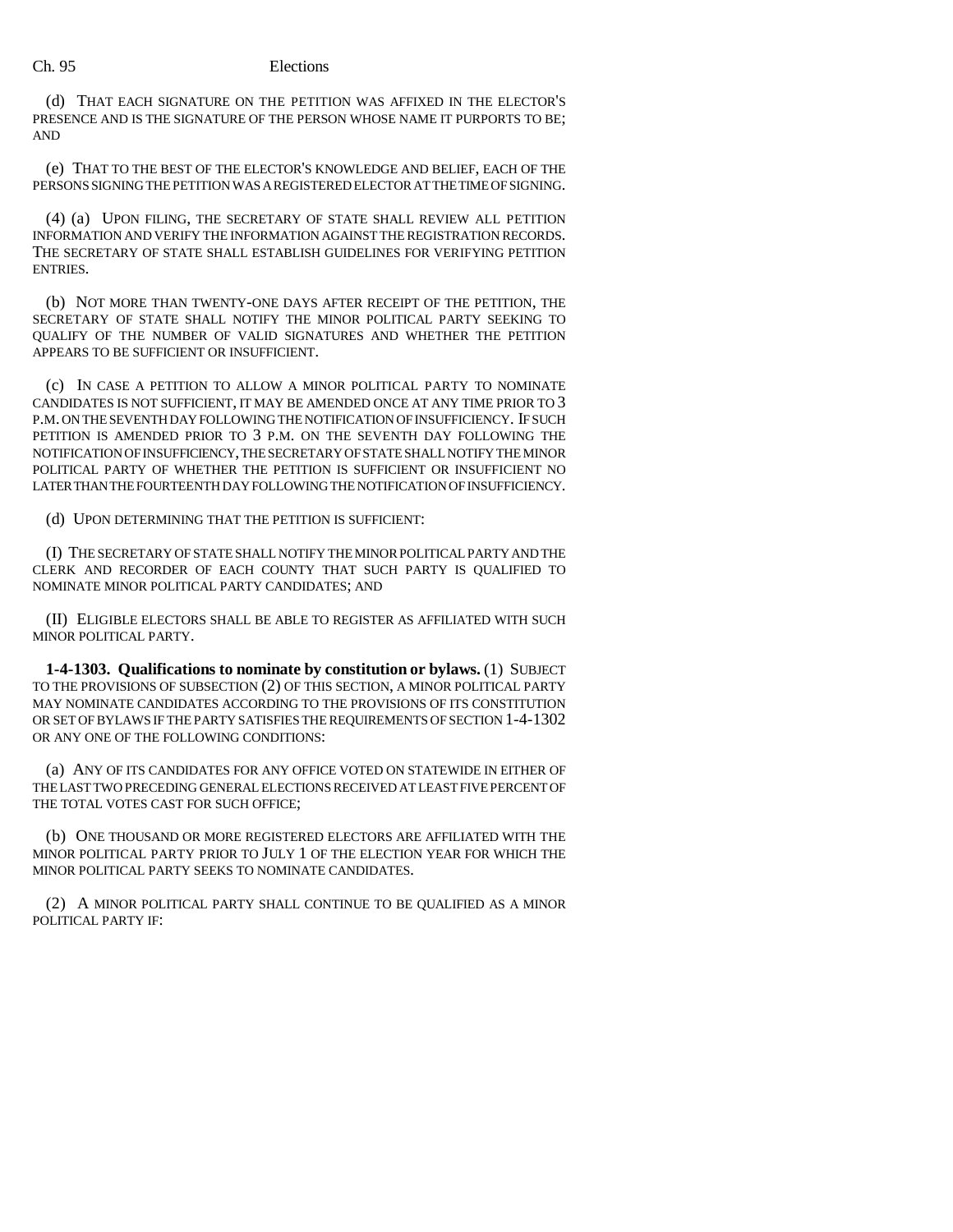#### Elections Ch. 95

(a) A CANDIDATE OF THE PARTY FOR STATEWIDE OFFICE HAS RECEIVED AT LEAST ONE PERCENT OF THE TOTAL VOTES CAST FOR ANY STATEWIDE OFFICE IN EITHER OF THE LAST TWO PRECEDING GENERAL ELECTIONS; OR

(b) ONE THOUSAND OR MORE REGISTERED ELECTORS ARE AFFILIATED WITH THE MINOR POLITICAL PARTY PRIOR TO JULY 1 IN EITHER OF THE LAST TWO PRECEDING GENERAL ELECTIONS FOR WHICH THE PARTY SEEKS TO NOMINATE CANDIDATES.

(3) NOTHING IN THIS SECTION SHALL BE CONSTRUED TO PREVENT A MINOR POLITICAL PARTY NOT MEETING THE CONDITIONS SET FORTH IN SUBSECTION (1) OF THIS SECTION FROM PLACING CANDIDATES ON THE BALLOT BY A PETITION TO NOMINATE UNAFFILIATED CANDIDATES UNDER SECTION 1-4-802.

**1-4-1304. Nomination of candidates.** (1) A MINOR POLITICAL PARTY MAY NOMINATE CANDIDATES IN ACCORDANCE WITH SECTIONS 1-4-302, 1-4-402 (1) (a), AND 1-4-502 (1) AND THIS ARTICLE.

(2) NOMINATIONS BY A MINOR POLITICAL PARTY, TO BE VALID, SHALL BE MADE IN ACCORDANCE WITH THE PARTY'S CONSTITUTION OR SET OF BYLAWS. NO NOMINATION UNDER THIS SECTION SHALL BE VALID FOR ANY GENERAL ELECTION HELD AFTER JANUARY 1, 1999, UNLESS THE NOMINEE:

(a) IS A REGISTERED ELECTOR;

(b) HAS BEEN AFFILIATED FOR A PERIOD OF TWELVE MONTHS IMMEDIATELY PRECEDING THE DATE OF NOMINATION WITH THE MINOR POLITICAL PARTY THAT IS MAKING THE NOMINATION AS SHOWN IN THE REGISTRATION BOOKS OF THE COUNTY CLERK AND RECORDER; AND

(c) HAS NOT BEEN REGISTERED AS A MEMBER OF A MAJOR POLITICAL PARTY FOR AT LEAST TWELVE MONTHS PRIOR TO THE DATE OF NOMINATION.

(3) ANY MINOR POLITICAL PARTY NOMINATING CANDIDATES IN ACCORDANCE WITH THIS PART 13 SHALL FILE A CERTIFICATE OF DESIGNATION WITH THE DESIGNATED ELECTION OFFICIAL NO LATER THAN THE TWENTY-EIGHTH DAY PRIOR TO THE PRIMARY ELECTION. THE CERTIFICATE OF DESIGNATION SHALL STATE THE NAME OF THE OFFICE FOR WHICH EACH PERSON IS A CANDIDATE AND THE CANDIDATE'S NAME AND ADDRESS, SHALL DESIGNATE IN NOT MORE THAN THREE WORDS THE NAME OF THE MINOR POLITICAL PARTY THAT THE CANDIDATE REPRESENTS, AND SHALL CERTIFY THAT THE CANDIDATE IS A MEMBER OF THE MINOR POLITICAL PARTY. THE CANDIDATE'S PARTY AFFILIATION AS SHOWN ON THE REGISTRATION BOOKS OF THE COUNTY CLERK AND RECORDER IS PRIMA FACIE EVIDENCE OF PARTY MEMBERSHIP.

(4) ANY PERSON NOMINATED IN ACCORDANCE WITH THIS PART 13 SHALL FILE A WRITTEN ACCEPTANCE WITH THE DESIGNATED ELECTION OFFICIAL BY MAIL OR HAND DELIVERY. THE WRITTEN ACCEPTANCE MUST BE POSTMARKED OR RECEIVED BY THE DESIGNATED ELECTION OFFICIAL WITHIN TEN BUSINESS DAYS AFTER THE FILING OF THE CERTIFICATE OF DESIGNATION REQUIRED UNDER SUBSECTION (3) OF THIS SECTION. IF AN ACCEPTANCE IS NOT FILED WITHIN THE SPECIFIED TIME, THE CANDIDATE SHALL BE DEEMED TO HAVE DECLINED THE NOMINATION.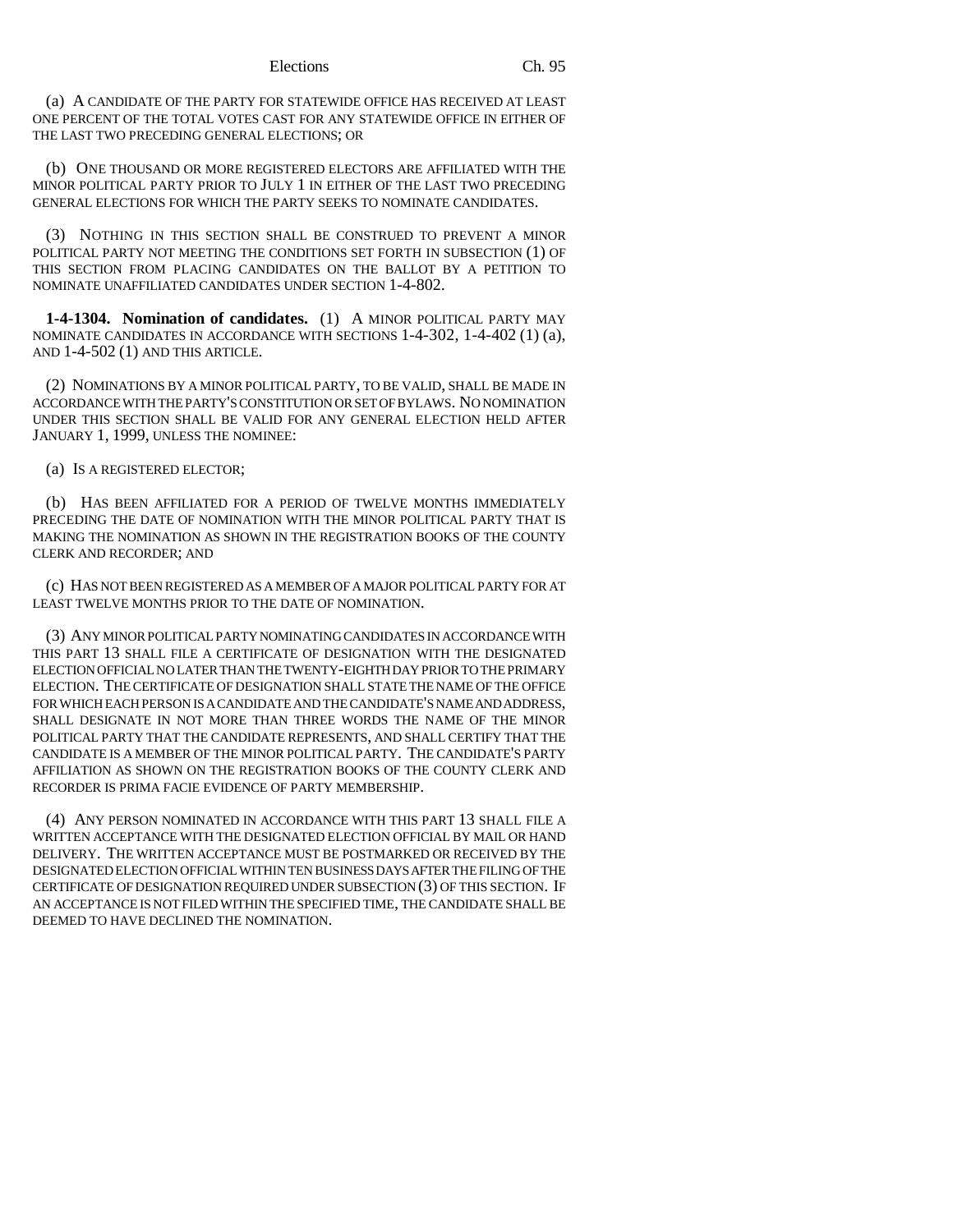(5) NOTHING IN THIS PART 13 SHALL BE CONSTRUED TO ALLOW A MINOR POLITICAL PARTY TO NOMINATE MORE THAN ONE CANDIDATE FOR ANY ONE OFFICE.

**1-4-1305. Disqualification of minor political party.** (1) IN THE EVENT A MINOR POLITICAL PARTY CEASES TO QUALIFY AS SUCH A PARTY PURSUANT TO SECTION 1-4-1303 (2) AND FAILS TO SUBSEQUENTLY QUALIFY AS SUCH A PARTY PURSUANT TO SECTION 1-4-1303, THE SECRETARY OF STATE SHALL NOTIFY THE CHAIRPERSON OF SUCH PARTY AND THE CLERK AND RECORDER OF EACH COUNTY OF SUCH DISQUALIFICATION.

(2) SUCH NOTICE OF DISQUALIFICATION SHALL BE PROVIDED BY THE SECRETARY OF STATE TO THE CHAIRPERSON OF THE MINOR POLITICAL PARTY AND TO EACH CLERK AND RECORDER NO LATER THAN JULY 1 OF AN ELECTION YEAR IN WHICH A MINOR POLITICAL PARTY MAY QUALIFY CANDIDATES FOR THE BALLOT. NO CERTIFICATE OF DESIGNATION OF CANDIDATES PURSUANT TO SECTION 1-4-1304 (3) SHALL BE ACCEPTED BY THE SECRETARY OF STATE FROM THE MINOR POLITICAL PARTY FOR THE ELECTION FOR WHICH SUCH PARTY HAS CEASED TO QUALIFY.

(3) UPON NOTIFICATION OF DISQUALIFICATION OF A MINOR POLITICAL PARTY, EACH REGISTERED ELECTOR THAT IS AFFILIATED WITH SUCH MINOR POLITICAL PARTY SHALL BE DESIGNATED ON THE REGISTRATION BOOKS OF THE COUNTY CLERK AND RECORDER AS "UNAFFILIATED".

**SECTION 2.** 1-1-104 (22), (23), and (25), Colorado Revised Statutes, are amended to read:

**1-1-104. Definitions.** As used in this code, unless the context otherwise requires:

(22) "Major political party" means one of the two ANY political parties whose candidate for governor PARTY THAT at the last preceding gubernatorial election received the first and second greatest number of votes WAS REPRESENTED ON THE OFFICIAL BALLOT EITHER BY POLITICAL PARTY CANDIDATES OR BY INDIVIDUAL NOMINEES AND WHOSE CANDIDATE AT THE LAST PRECEDING GUBERNATORIAL ELECTION RECEIVED AT LEAST TEN PERCENT OF THE TOTAL GUBERNATORIAL VOTES CAST.

(23) "Minor political party" means a political party other than a major political party THAT SATISFIES ONE OF THE CONDITIONS SET FORTH IN SECTION 1-4-1303 (1) OR HAS SUBMITTED A PETITION IN ACCORDANCE WITH SECTION 1-4-1302.

(25) "Political party" means any political organization whose candidate at the last preceding gubernatorial election received at least ten percent of the total gubernatorial vote cast EITHER A MAJOR POLITICAL PARTY OR A MINOR POLITICAL PARTY.

**SECTION 3.** Article 3 of title 1, Colorado Revised Statutes, is amended BY THE ADDITION OF A NEW SECTION to read:

**1-3-100.3. Definition.** AS USED IN THIS ARTICLE:

(1) "POLITICAL PARTY" MEANS A MAJOR POLITICAL PARTY AS DEFINED IN SECTION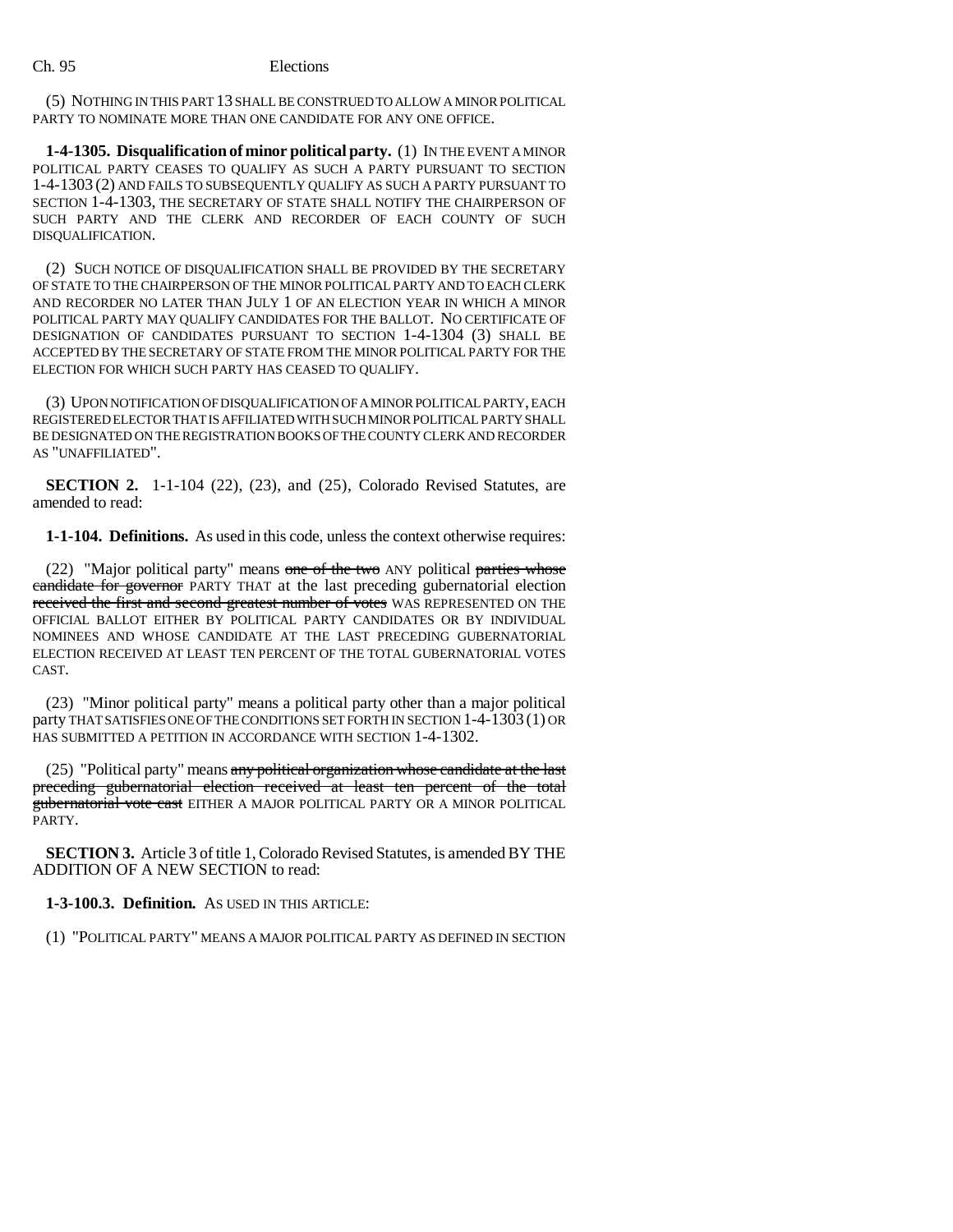#### 1-1-104 (22).

**SECTION 4.** 1-4-101 (1), (2), and (3), Colorado Revised Statutes, are amended to read:

**1-4-101. Primary election nominations made.** (1) A primary election shall be held at the regular polling places in each precinct on the second Tuesday of August in even-numbered years to nominate candidates of MAJOR political parties to be voted for at the succeeding general election. ONLY A MAJOR POLITICAL PARTY, AS DEFINED IN SECTION 1-1-104 (22), SHALL BE ENTITLED TO NOMINATE CANDIDATES IN A PRIMARY ELECTION.

(2) Each MAJOR political party is entitled to participate in the primary election and shall have a separate party ballot. The primary election of all MAJOR political parties shall be held at the same time and at the same polling places and shall be conducted by the same election officials.

(3) All nominations by MAJOR political parties for candidates for United States senator, representative in congress, all elective state, district, and county officers, and members of the general assembly shall be made by primary elections. Neither the secretary of state nor any county clerk and recorder shall place on the official general election ballot the name of any person as a candidate of any MAJOR political party who has not been nominated in accordance with the provisions of this article, or who has not been affiliated with the MAJOR political party for at least twelve months unless otherwise provided by law, or who does not meet residency requirements for the office, if any. The information found on the voter registration record of the person seeking to be placed on the ballot is admissible as prima facie evidence of compliance with this article.

**SECTION 5.** 1-4-104, Colorado Revised Statutes, is amended to read:

**1-4-104. Party nominees.** Candidates voted on for offices at primary elections who receive a plurality of the votes cast shall be the respective party nominees for the respective offices. If more than one office of the same kind is to be filled, the number of candidates equal to the number of offices to be filled receiving the highest number of votes shall be the nominees of the MAJOR political party for the offices. The names of the nominees shall be printed on the official ballot prepared for the ensuing general election.

**SECTION 6.** 1-4-502 (1), Colorado Revised Statutes, is amended to read:

**1-4-502. Methods of nomination for partisan candidates.** (1) Nominations for United States senator, representative in congress, governor, lieutenant governor, secretary of state, state treasurer, attorney general, member of the state board of education, regent of the university of Colorado, member of the general assembly, district attorney, and all county officers to be elected at the general election may be made either by primary election BY MAJOR POLITICAL PARTIES, or by petition for nomination of an unaffiliated candidate as provided in section 1-4-802, OR BY A MINOR POLITICAL PARTY AS PROVIDED IN SECTION 1-4-1304 (2).

**SECTION 7.** 1-4-601, Colorado Revised Statutes, is amended BY THE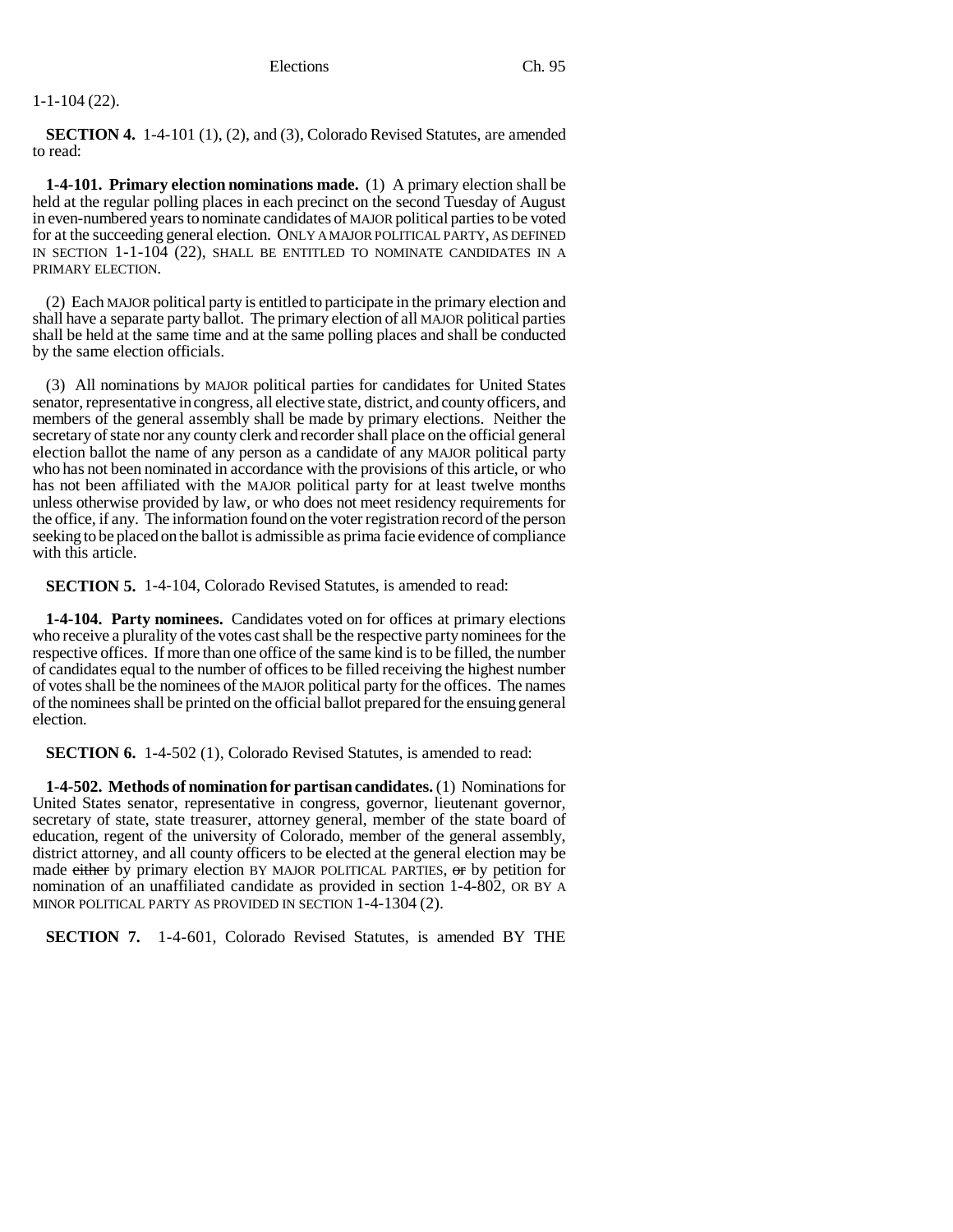## ADDITION OF A NEW SUBSECTION to read:

**1-4-601. Designation of candidates for primary election.** (5) AS USED IN THIS SECTION, "POLITICAL PARTY" MEANS A MAJOR POLITICAL PARTY AS DEFINED IN SECTION 1-1-104 (22).

**SECTION 8.** 1-4-603, Colorado Revised Statutes, is amended to read:

**1-4-603. Designation of major political party candidates by petition.** Candidates for MAJOR political party nominations may be placed on the primary election ballot by petition, as provided in part 8 of this article.

**SECTION 9.** 1-4-1002 (5), Colorado Revised Statutes, is amended, and the said 1-4-1002 is further amended BY THE ADDITION OF THE FOLLOWING NEW SUBSECTIONS, to read:

**1-4-1002. Vacancies in designation or nomination.** (4.5) ANY VACANCY IN A NOMINATION FOR A MINOR POLITICAL PARTY CANDIDATE OCCURRING AFTER THE FILING OF THE CERTIFICATE OF DESIGNATION PURSUANT TO SECTION 1-4-1304(3) AND MORE THAN FIFTY-FIVE DAYS BEFORE THE GENERAL OR CONGRESSIONAL VACANCY ELECTION, WHICH IS CAUSED BY THE DECLINATION, DEATH, OR WITHDRAWAL OF ANY PERSON NOMINATED BY THE MINOR POLITICAL PARTY, MAY BE FILLED BY THE PERSON OR PERSONS DESIGNATED IN THE CONSTITUTION OR BYLAWS OF THE MINOR POLITICAL PARTY TO FILL VACANCIES.

(5) (a) The persons designated to fill any of the vacancies in subsections (1) to  $\left(4\right)$ (4.5) of this section shall file any certificate of designation or nomination to fill the vacancy, together with a written acceptance signed by the person designated or nominated, with the designated election official with whom the original certificate or petition was filed. This filing shall be done no later than the close of business on the fifty-fifth day before the election affected by the vacancy.

(b) If the persons designated to fill any of the vacancies in subsections (1) to  $\leftrightarrow$ (4.5) of this section decide not to fill a vacancy, they shall in like manner file a certificate setting forth the occurrence of the vacancy, stating they do not intend to fill the vacancy.

(7.5) ANY VACANCY IN A STATEWIDE OR COUNTY OFFICE, IN THE OFFICE OF DISTRICT ATTORNEY, OR IN THE OFFICE OF A STATE SENATOR OCCURRING DURING A TERM OF OFFICE SHALL BE FILLED AT THE NEXT GENERAL ELECTION WITH NOMINATION OR DESIGNATION BY A MINOR POLITICAL PARTY PURSUANT TO THE CONSTITUTION OR BYLAWS OF THE MINOR POLITICAL PARTY.

**SECTION 10.** 1-4-1201, Colorado Revised Statutes, is amended to read:

**1-4-1201. Definitions.** As used in this part 12, unless the context otherwise requires:

(1) "POLITICAL PARTY" MEANS A MAJOR POLITICAL PARTY AS DEFINED IN SECTION 1-1-104 (22).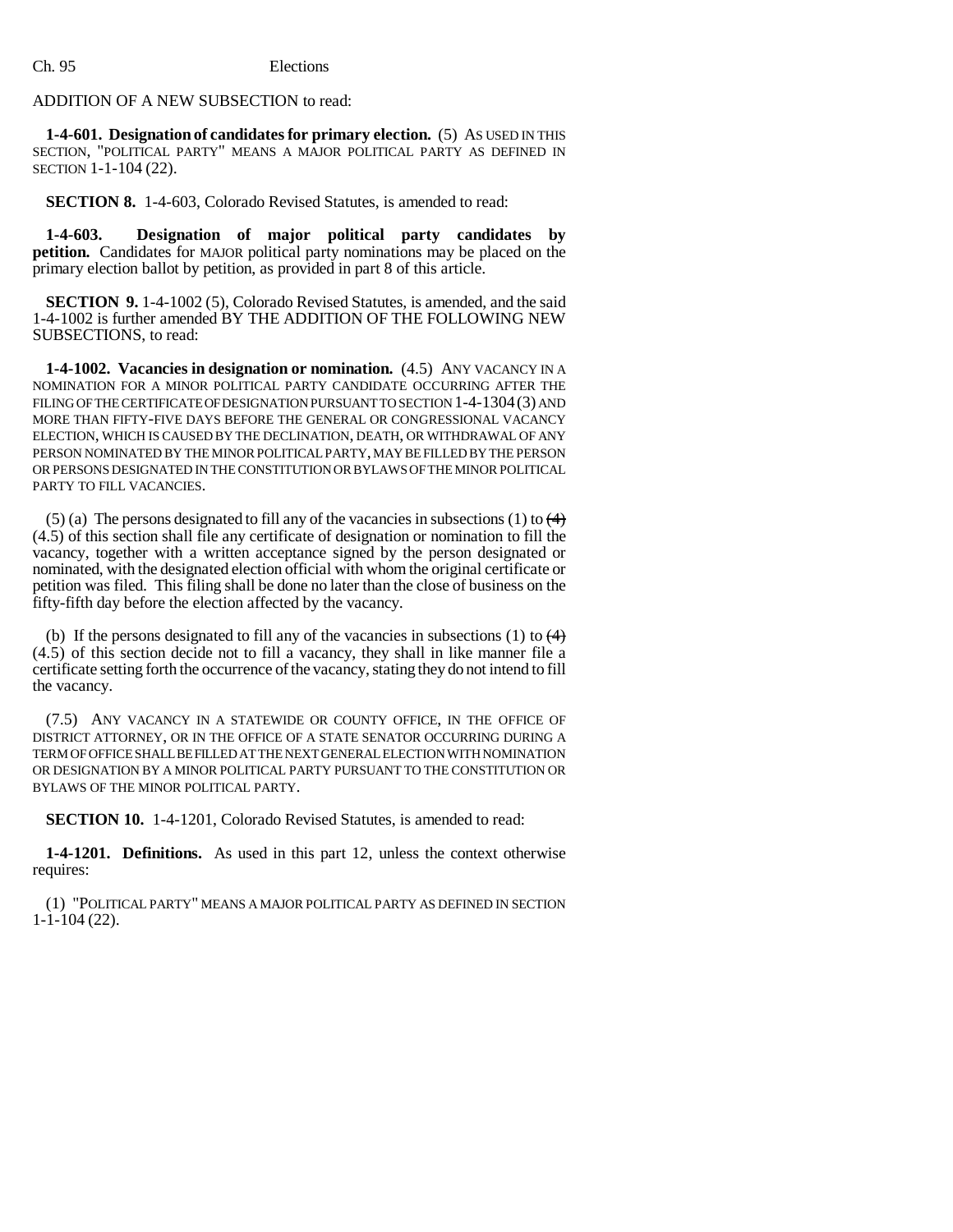(2) "Presidential primary election" means a primary election conducted pursuant to section 1-4-1202.

**SECTION 11.** 1-5-404, Colorado Revised Statutes, is amended to read:

**1-5-404. Arrangement of names on ballots for partisan elections.** (1) In all partisan elections, the names of all candidates and joint candidates who have been duly nominated for office shall be arranged on the ballot under the designation of the office in two THREE groups AS FOLLOWS:

(a) The names of the candidates of the two major political parties shall be placed on the general election ballot in an order established by lot and shall comprise the first group; except that the joint candidates for president and vice president and the joint candidates for governor and lieutenant governor shall be arranged in the alphabetical order of the names of the candidates for president and governor.

(b) THE NAMES OF THE CANDIDATES AND JOINT CANDIDATES OF THE MINOR POLITICAL PARTIES SHALL BE LISTED IN AN ORDER ESTABLISHED BY LOT AND SHALL COMPRISE THE SECOND GROUP; EXCEPT THAT THE JOINT CANDIDATES FOR PRESIDENT AND VICE PRESIDENT AND THE JOINT CANDIDATES FOR GOVERNOR AND LIEUTENANT GOVERNOR SHALL BE ARRANGED IN THE ALPHABETICAL ORDER OF THE NAMES OF THE CANDIDATES FOR PRESIDENT AND GOVERNOR.

(c) The names of the candidates and joint candidates of the remaining political parties or political organizations shall be listed in an order established by lot and shall comprise the second THIRD group; except that the joint candidates for president and vice president and the joint candidates for governor and lieutenant governor shall be arranged in the alphabetical order of the names of the candidates for president and governor.

(2) Between July 1 and July 15 of each election year, the officer in receipt of the original designation, nomination, or petition of each candidate shall inform the two major political parties, EACH MINOR POLITICAL PARTY, and the representative of each political organization on file with the secretary of state of the time and place of the lot-drawing for offices to appear on the general election ballot. Ballot positions shall be assigned to the major political party, MINOR POLITICAL PARTY, or political organization in the order in which they are drawn. The name of the candidate shall be inserted on the ballot prior to the ballot certification.

(3) The arrangement of names on ballots for congressional vacancy elections shall be established by lot at any time prior to the certification of ballots for the congressional vacancy election. The officer in receipt of the original designation, nomination, or petition of each candidate shall inform the two major political parties, EACH MINOR POLITICAL PARTY, and the representatives of each political organization on file with the secretary of state of the time and place of the lot-drawing for the congressional election ballot. Ballot positions shall be assigned to the major political party, MINOR POLITICAL PARTY, or political organization in the order in which they are drawn.

**SECTION 12.** 1-7-201 (1), (2), and (5), Colorado Revised Statutes, are amended to read: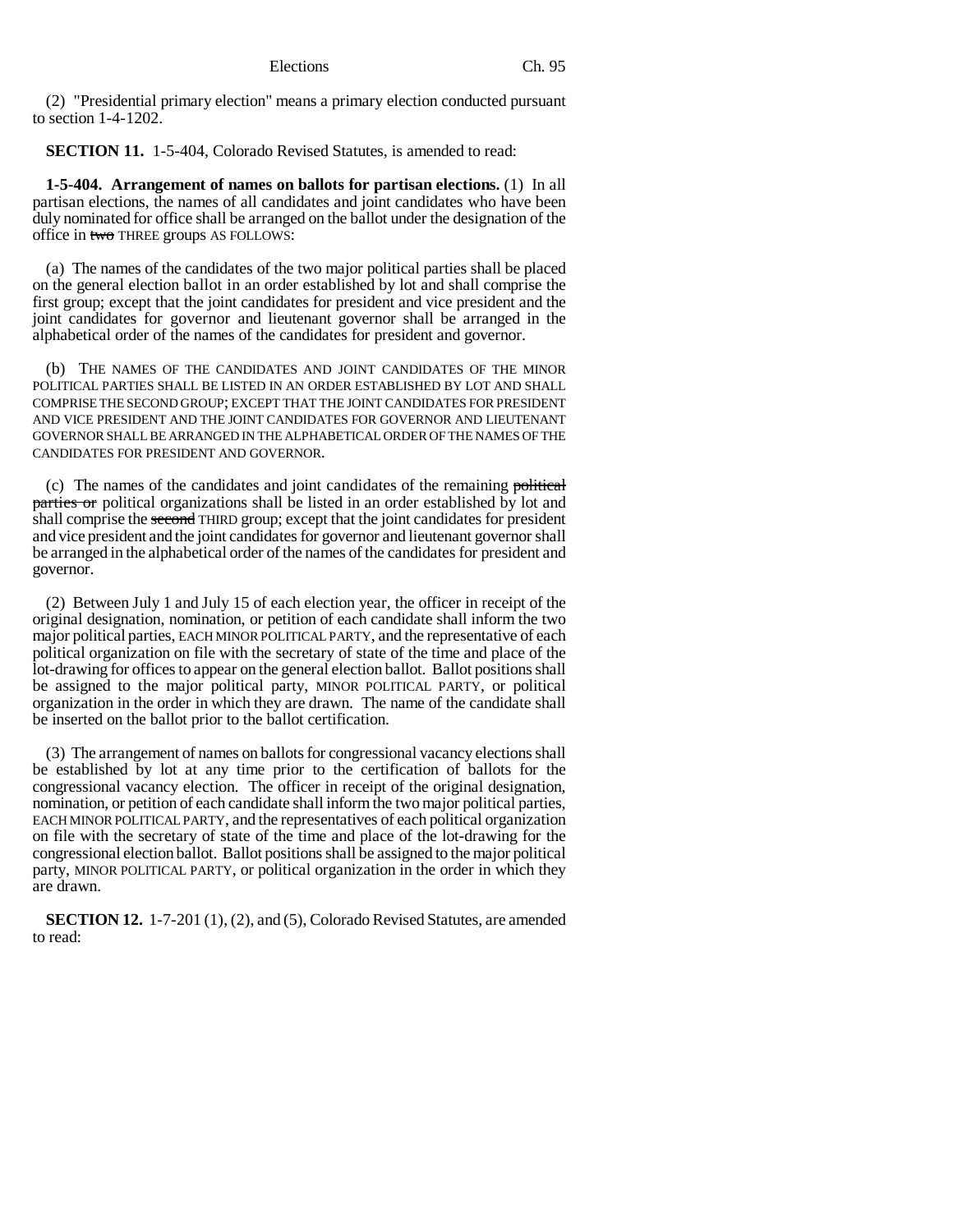**1-7-201. Voting at primary election.** (1) Any registered elector who has declared a MAJOR POLITICAL party affiliation and who desires to vote for candidates of that party at a primary election shall write his or her name and address on a form available at the polling place and give the form to one of the election judges, who shall clearly and audibly announce the name.

(2) If the name is found on the registration list, the election judge having charge of the list shall likewise repeat the elector's name and present the elector with the party ballot of the MAJOR POLITICAL party affiliation last recorded. If unaffiliated, the eligible elector shall openly declare to the election judges the name of the MAJOR political party with which the elector wishes to affiliate, complete the approved form for voter registration information changes, and initial the registration list in the space provided. Declaration of affiliation with a MAJOR political party shall be separately dated and signed or dated and initialed by the eligible elector in such manner that the elector clearly acknowledges that the party affiliation has been properly recorded. Thereupon, the election judges shall deliver the appropriate party ballot to the eligible elector. Eligible electors who decline to state a MAJOR POLITICAL party affiliation shall not be entitled to vote at the primary election.

(5) Instead of voting for a candidate whose name is printed on the party ballot, an elector may cast a write-in vote for any eligible candidate who is a member of the MAJOR political party and who has filed an affidavit of intent of write-in candidacy pursuant to section 1-4-1101. When no candidate has been designated by an assembly or by petition, a write-in candidate for nomination by any MAJOR political party must receive at least the number of votes at any primary election that is required by section 1-4-801 (2) to become designated as a candidate by petition.

**SECTION 13.** 1-7-202, Colorado Revised Statutes, is amended to read:

**1-7-202. Count and certification.** As soon as the polls are closed, the election judges shall count the total number of ballots cast and shall then count all the ballots for each MAJOR political party separately, using the accounting forms furnished in accordance with section 1-7-203 and continuing until the count is completed. In no case shall party ballots be intermingled. After all ballots have been counted, the election judges shall certify the number of votes cast according to the method designated for the type of voting equipment used.

**SECTION 14.** 1-7-203, Colorado Revised Statutes, is amended to read:

**1-7-203. Accounting forms.** The county clerk and recorder shall furnish each precinct with two sets of accounting forms for each MAJOR political party having candidates at the primary election. The forms shall be furnished at the same time and in the same manner as ballots. All accounting forms shall have the proper party designation at the top thereof and shall state the precinct, county, and date of the primary election. The secretary of state shall prescribe the accounting forms to be used.

**SECTION 15.** 1-12-203 (1) and (3), Colorado Revised Statutes, are amended to read:

**1-12-203. Vacancies in general assembly.** (1) In the event of a vacancy in the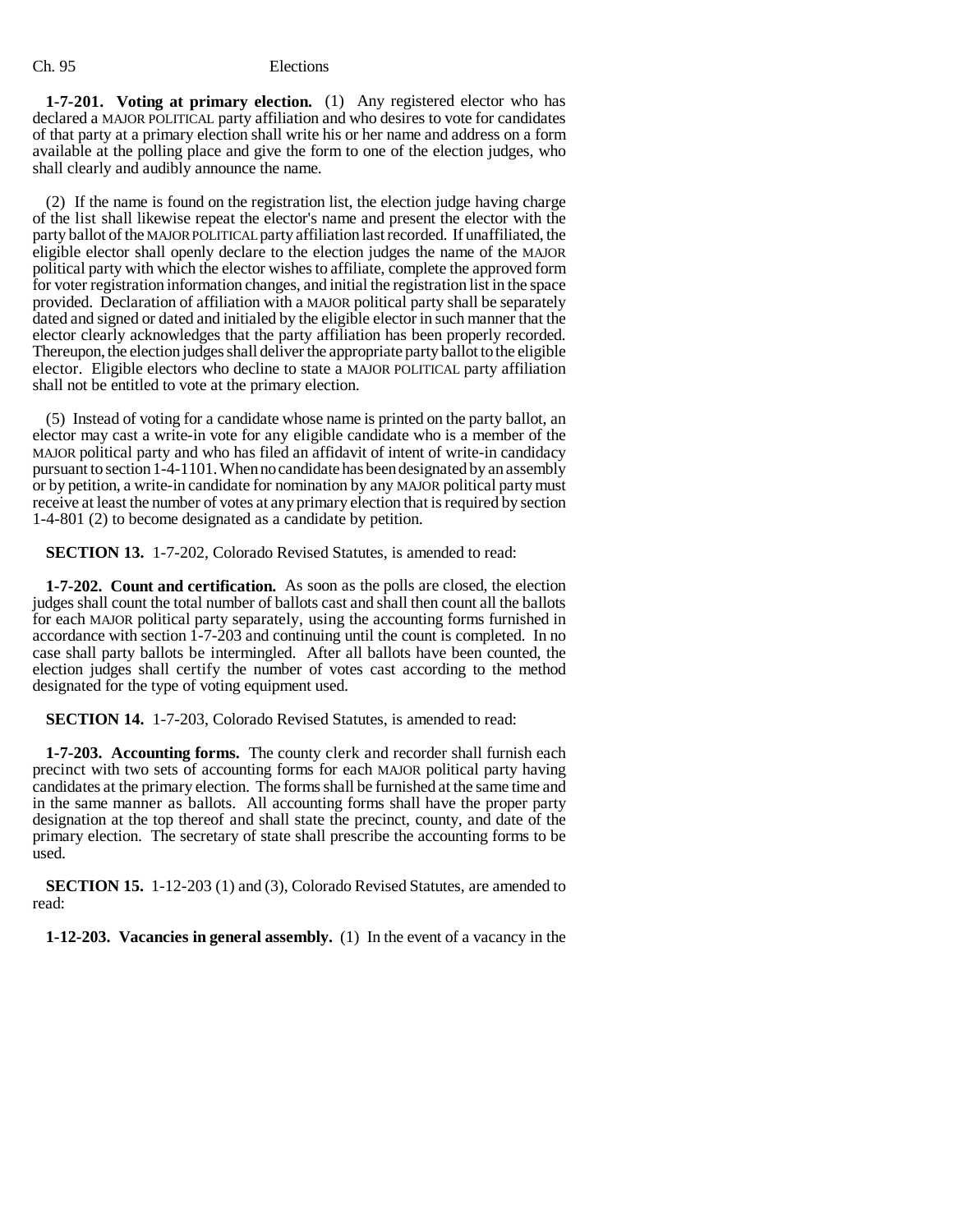#### Elections Ch. 95

general assembly caused by the death or resignation of a member who has been sworn into office or caused by the death or resignation of a member who has been elected to a seat but who has not yet been sworn into office, the vacancy shall be filled by the appropriate vacancy committee, if any, as provided in section 1-3-103 (1) (d), of the same political party and of the same representative or senatorial district represented by the former member whose seat is vacant. IF THE MEMBER WAS AFFILIATED WITH A MINOR POLITICAL PARTY, THEN THE VACANCY SHALL BE FILLED BY THE VACANCY COMMITTEE DESIGNATED IN THE CONSTITUTION OR BYLAWS OF THE MINOR POLITICAL PARTY. If the member was unaffiliated with a political party, then the vacancy shall be filled by the vacancy committee designated on the petition for nomination pursuant to section 1-4-802 (1) (e). The vacancy shall be filled until the next general election after the vacancy occurs, when the vacancy shall be filled by election.

(3) The vacancy committee, by a majority vote of its members present and voting at a meeting called for that purpose, shall select a person who possesses the constitutional qualifications for a member of the general assembly and who is affiliated with the same political party OR MINOR POLITICAL PARTY, if any, shown on the registration books of the county clerk and recorder as the former member whose seat is vacant. No meeting shall be held until a quorum is present consisting of two-thirds of the voting membership of the vacancy committee. No member of the vacancy committee may vote by proxy. The committee shall certify the selection to the secretary of state within ten days from the date the vacancy occurs. If the vacancy committee fails to certify a selection within ten days, the governor, within five days, shall fill the vacancy by appointing a person having the qualifications set forth in this subsection (3). The name of the person selected or appointed shall be certified to the secretary of state, who shall certify the name to the appropriate house of the general assembly. The person, after having qualified and taken the oath of office, shall immediately assume the duties of office and shall serve until the next convening of the general assembly following the election certification and qualification of a successor.

**SECTION 16.** 1-12-206 (5), Colorado Revised Statutes, is amended, and the said 1-12-206 is further amended BY THE ADDITION OF A NEW SUBSECTION, to read:

**1-12-206. Vacancies in the office of county commissioner.** (4.5) IF THE VACATING COMMISSIONER IS AFFILIATED WITH A MINOR POLITICAL PARTY, THEN A REGISTERED ELECTOR AFFILIATED WITH THE SAME MINOR POLITICAL PARTY SHALL BE APPOINTED AS THE SUCCESSOR PURSUANT TO THE CONSTITUTION OR BYLAWS OF THE MINOR POLITICAL PARTY.

(5) Any person appointed to a vacancy in the office of county commissioner under this section shall be a resident of the county and reside within the district, if any, in which the vacancy exists and shall be a member of the same political party OR MINOR POLITICAL PARTY, if any, shown on the registration books of the county clerk and recorder as the vacating commissioner. Any person appointed pursuant to this section shall hold the office until the next general election or until the vacancy is filled by election according to law.

**SECTION 17. No appropriation**. The general assembly has determined that this